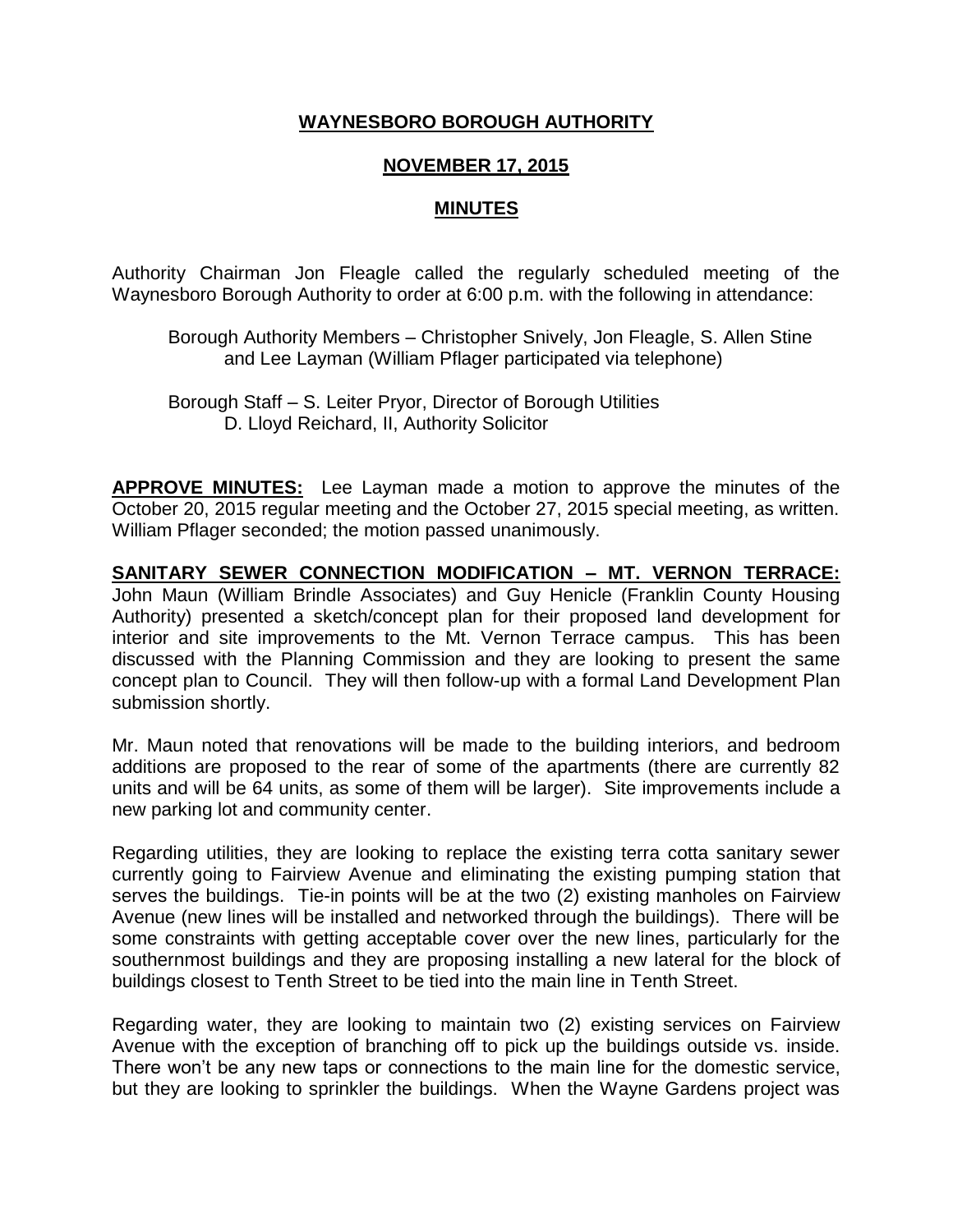done, the main was extended from Eighth to Tenth Street; and they will do a tap for fire use of that 6" line.

Chairman Fleagle clarified that the project would involve one (1) new sewer connection and one (1) new fire service connection. Mr. Pryor noted there would be no tap fee as a result, just a connection charge for the fire service (they will receive an invoice from the Borough for labor and material costs).

**SEWER PLANT UPGRADE PROJECT CLOSEOUT:** Mr. Pryor reported that the final payment request will be uploaded to PENNVEST in the very near future. A spreadsheet with final costs was provided to WBA members. He noted that \$11,000,000 was budgeted for the project, however final costs came in at \$10,387,428 (which included some additional high-dollar items that were added to the scope of the project).

## **UPDATE – GOLF COURSE OPERATIONS (DAN BAKER & JON BECKER):**

Chairman Fleagle noted that, in accordance with the lease agreement for the golf course, WBA members would like to meet with the lessees on an annual basis to discuss improvements made (in lieu of lease fees) and/or plans for the upcoming year.

Dan Baker noted that he and Mr. Becker are pleased with their first year. During that time, they put a lot of money and hard work into the course. A summary list of the items discussed follows:

- Aerification hasn't been done for a while, but did it twice this year
- Used a high-breed of top dressing with nutrients
- Marketing has been successful, as people have been coming
- Renovation of clubhouse
- Saw there were some problems with the greens put a better quality sand in the layers
- Numerous repairs to the irrigation system, as there were many leaks and faulty sprinklers throughout the course; they also need to add a sprinkler
- Reel grinding
- Leagues started
- Night golf held
- Implemented outings and tournaments well attended
- Will move forward with soccer golf in an attempt to get kids at the course
- Also looking to do charity events with various organizations and churches

It was noted that no negative comments have been heard. Many past patrons who said they wouldn't return, have returned. Mr. Baker and Mr. Becker noted that their goal is to do whatever must be done to get the greens looking great.

**UPDATE – INDUSTRIAL WASTE STUDY:** Mr. Pryor noted that sampling results are being submitted to Gannett Fleming on a monthly basis. After evaluation of several months' results, several parameters were deleted (as they are currently part of the surcharge study being conducted). Mr. Pryor noted that the sampling costs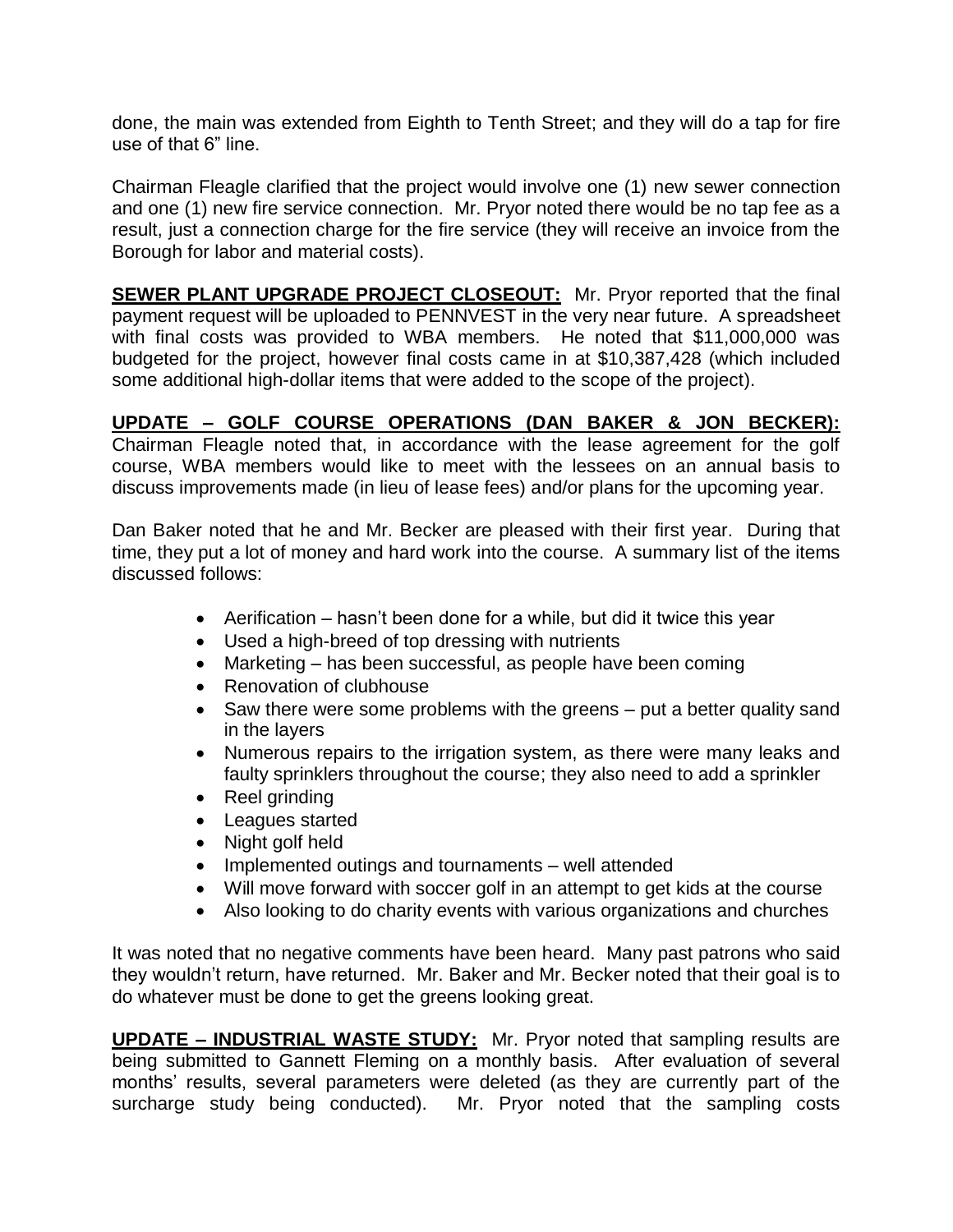approximately \$3,500 per round and ten (10) rounds are being done. They continue to work on language for revisions to the Sewer Use Ordinance (Ordinance No. 920), and he is hoping to have draft documents for review in January.

Discussion followed regarding an update on discharge at the Zullinger Industrial Park. Mr. Pryor advised that the meat packing firm has made some additional modifications to their plumbing system and are using holding tanks more vs. the sanitary sewer. BOD results have been coming down. Mr. Pryor noted that the Sewer Transportation Agreement was originally set up to deal strictly with residential waste, and it has evolved into a problem now because of the industrial park. In addition, when the WBA agreed to take waste from that area, they were told that it would be a business park and there would be no process wastewater coming into the system. Chairman Fleagle commented that any industry that discharges into the sanitary sewer system should have a pre-treatment plan.

Mr. Pryor noted he has heard no update on DEP's proposed water line on Welty Road.

**PAY BILLS:** Allen Stine made a motion to approve the payment of the following requisitions --

- **Tank Maintenance Fund Requisition #TM-03** Liquid Engineering Corporation - \$2,845.00 – Exterior/Interior In-Service Dive Assessment (N. Broad Street Standpipe)
- **Sewer Revenue Fund Requisition #SA-156** Gannett Fleming Companies \$2,946.32 – Engineering Services related to Sewer Use Ordinance and Sewage Transportation Agreement Updates per GF's April 30, 2015 Proposal and as authorized under the Annual Services Agreement Miscellaneous Engineering Services. Includes the following tasks: Industrial Users Pollutant Limits Evaluation, a High Strength Wastewater Surcharge Study, a Sewer Use Ordinance Update and Revision, a Sewage Transportation Agreement Update and Revision, and Implementation of an Industrial Pretreatment Program for the period of June 27, 2015 through August 21, 2015
- **Sewer Revenue Fund Requisition #SA-157** Gannett Fleming Companies \$176.74 – Engineering services related to review of Navitor proposed chemical usage/disposal for the period of August 22, 2015 through October 2, 2015
- **Sewer Revenue Fund Requisition #SA-158** Gannett Fleming Companies \$435.68 – General Wastewater Engineering Services as authorized under the Annual Services Agreement for the period of August 22, 2015 through October 2, 2015
- **Sewer Revenue Fund Requisition #SA-159**  Gannett Fleming Companies \$99.12 – Engineering Services related to Sewer Use Ordinance and